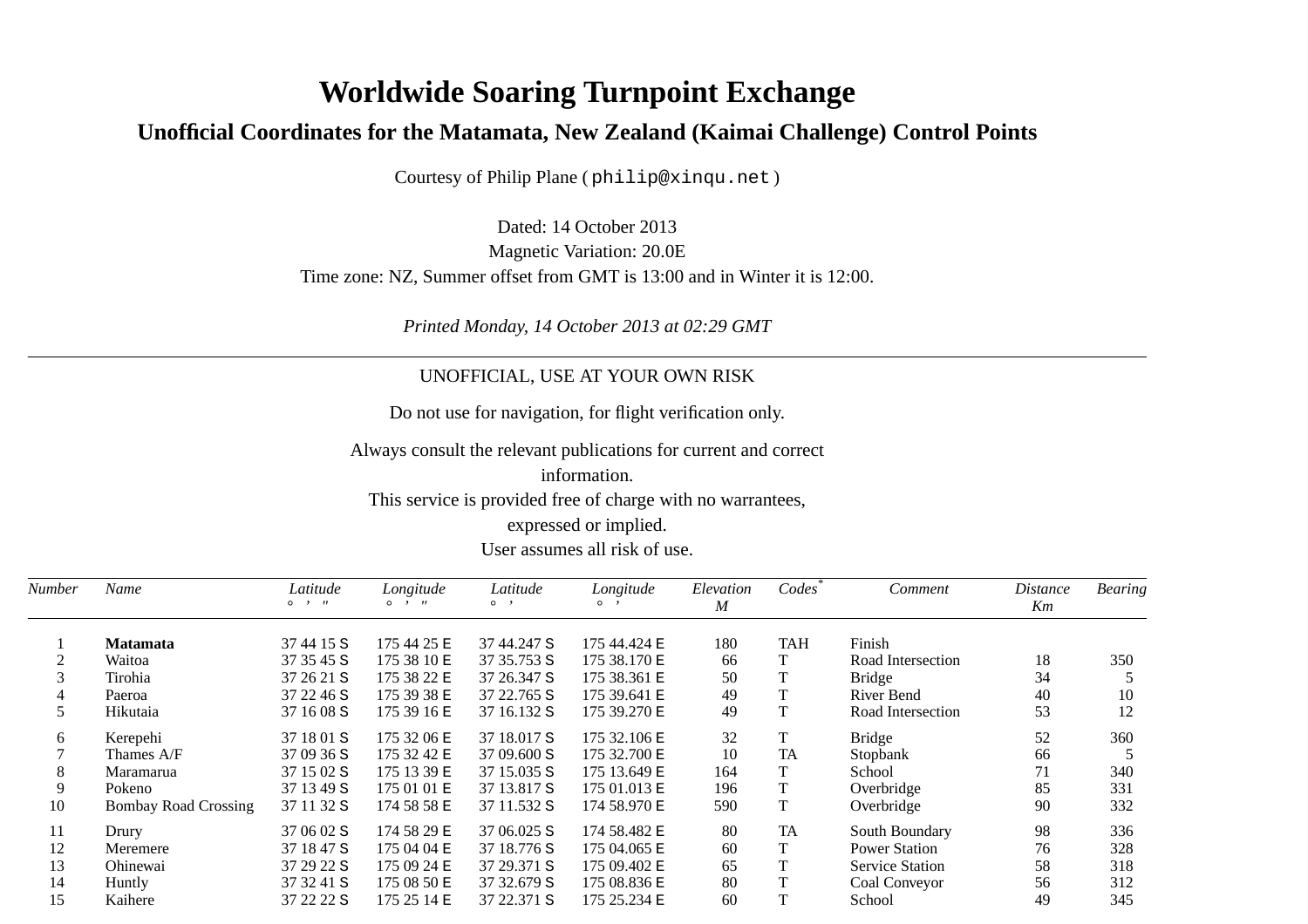*Matamata, New Zealand (Kaimai Challenge) - page 2*

| Number | Name              | Latitude<br>$0 \rightarrow H$ | Longitude<br>$\circ$ $\cdot$ $\cdot$ | Latitude<br>$\circ$ , | Longitude<br>$0 \rightarrow$ | Elevation<br>$\boldsymbol{M}$ | Codes       | Comment                | <i>Distance</i><br>Km | <b>Bearing</b> |
|--------|-------------------|-------------------------------|--------------------------------------|-----------------------|------------------------------|-------------------------------|-------------|------------------------|-----------------------|----------------|
| 16     | Tahuna            | 37 30 51 S                    | 175 30 22 E                          | 37 30.849 S           | 175 30.361 E                 | 60                            | T           | <b>Bridge</b>          | 32                    | 340            |
| 17     | Tehoe             | 37 30 48 S                    | 175 19 15 E                          | 37 30.802 S           | 175 19.254 E                 | 120                           | $\mathbf T$ | Road Bend              | 45                    | 324            |
| 18     | Whitikahu         | 37 35 51 S                    | 175 20 49 E                          | 37 35.842 S           | 175 20.815 E                 | 115                           | $\mathbf T$ | Mill Entrance          | 38                    | 314            |
| 19     | Morrinsville      | 37 40 05 S                    | 175 32 33 E                          | 37 40.089 S           | 175 32.552 E                 | 82                            | $\mathbf T$ | Road Intersection      | 19                    | 314            |
| 20     | Karapiro          | 37 55 29 S                    | 175 32 21 E                          | 37 55.487 S           | 175 32.356 E                 | 230                           | $\mathbf T$ | Spillway Gate          | 27                    | 240            |
| 21     | Piarere           | 37 56 35 S                    | 175 40 07 E                          | 37 56.588 S           | 175 40.111 E                 | 361                           | $\mathbf T$ | Road Intersection      | 24                    | 215            |
| 22     | Rotorangi         | 37 58 42 S                    | 175 27 42 E                          | 37 58.700 S           | 175 27.700 E                 | 246                           | $\rm T$     | School                 | 36                    | 242            |
| 23     | Whatawhata        | 37 47 54 S                    | 175 09 06 E                          | 37 47.896 S           | 175 09.097 E                 | 72                            | $\mathbf T$ | <b>Bridge</b>          | 52                    | 282            |
| 24     | Pirongia          | 37 59 43 S                    | 175 11 36 E                          | 37 59.709 S           | 175 11.600 E                 | 59                            | $\mathbf T$ | <b>Bridge</b>          | 56                    | 259            |
| 25     | Otorohanga        | 38 11 33 S                    | 175 12 30 E                          | 38 11.543 S           | 175 12.505 E                 | 65                            | $\mathbf T$ | <b>Bridge</b>          | 69                    | 243            |
| 26     | Te Kuiti          | 38 19 03 S                    | 175 09 07 E                          | 38 19.058 S           | 175 09.117 E                 | 160                           | $\mathbf T$ | Pond End               | 83                    | 238            |
| 27     | Pio Pio           | 38 28 00 S                    | 175 00 56 E                          | 38 27.996 S           | 175 00.939 E                 | 460                           | $\mathbf T$ | Street/SH Intersection | 103                   | 238            |
| 28     | Bennydale         | 38 31 20 S                    | 175 21 47 E                          | 38 31.339 S           | 175 21.785 E                 | 968                           | $\mathbf T$ | Hall                   | 93                    | 221            |
| 29     | Arohena           | 38 11 35 S                    | 175 36 43 E                          | 38 11.583 S           | 175 36.722 E                 | 460                           | $\mathbf T$ | Hall                   | 52                    | 212            |
| 30     | Waikeria          | 38 07 26 S                    | 175 23 02 E                          | 38 07.437 S           | 175 23.027 E                 | 197                           | $\mathbf T$ | Road Intersection      | 53                    | 236            |
| 31     | Hinuera           | 37 52 55 S                    | 175 45 36 E                          | 37 52.920 S           | 175 45.598 E                 | 250                           | $\mathbf T$ | Railway Xing           | 16                    | 194            |
| 32     | Te Poi            | 37 52 22 S                    | 175 50 35 E                          | 37 52.360 S           | 175 50.575 E                 | 180                           | $\rm T$     | X Roads                | 18                    | 169            |
| 33     | <b>BOP</b> Depot  | 37 52 23 S                    | 175 52 57 E                          | 37 52.389 S           | 175 52.947 E                 | 248                           | $\mathbf T$ | Main Building          | 20                    | 160            |
| 34     | Tirau             | 37 59 05 S                    | 175 46 05 E                          | 37 59.088 S           | 175 46.087 E                 | 361                           | $\mathbf T$ | Road Intersection      | 28                    | 195            |
| 35     | Putararu          | 38 03 27 S                    | 175 47 19 E                          | 38 03.458 S           | 175 47.320 E                 | 656                           | T           | Rail Overbridge        | 36                    | 193            |
| 36     | Tokoroa           | 38 14 42 S                    | 175 53 54 E                          | 38 14.700 S           | 175 53.900 E                 | 1220                          | $\mathbf T$ | South Boundary         | 58                    | 186            |
| 37     | Atiamuri          | 38 23 35 S                    | 176 00 47 E                          | 38 23.582 S           | 176 00.786 E                 | 656                           | $\mathbf T$ | <b>Bridge</b>          | 77                    | 182            |
| 38     | Ngakuru           | 38 20 55 S                    | 176 10 42 E                          | 38 20.923 S           | 176 10.697 E                 | 670                           | $\mathbf T$ | Lake Arm Junction      | 78                    | 171            |
| 39     | Reporoa           | 38 25 29 S                    | 176 18 58 E                          | 38 25.480 S           | 176 18.970 E                 | 1050                          | $\mathbf T$ | Dairy Factory          | 92                    | 167            |
| 40     | Murupara          | 38 27 28 S                    | 176 41 51 E                          | 38 27.469 S           | 176 41.853 E                 | 590                           | $\mathbf T$ | <b>Bridge</b>          | 116                   | 154            |
| 41     | Rangataiki        | 38 52 45 S                    | 176 21 55 E                          | 38 52.746 S           | 176 21.923 E                 | 2337                          | $\mathbf T$ | North end of airstrip  | 138                   | 177            |
| 42     | Taupo             | 38 39 59 S                    | 176 08 02 E                          | 38 39.976 S           | 176 08.032 E                 | 1443                          | <b>TA</b>   | Gliding Club           | 109                   | 182            |
| 43     | Wairakei          | 38 37 31 S                    | 176 05 21 E                          | 38 37.521 S           | 176 05.350 E                 | 1115                          | $\mathbf T$ | <b>Service Station</b> | 103                   | 183            |
| 44     | Tihoi             | 38 37 36 S                    | 175 43 20 E                          | 38 37.599 S           | 175 43.327 E                 | 1686                          | T           | Road Intersection      | 99                    | 201            |
| 45     | Mangakino         | 38 21 12 S                    | 175 44 54 E                          | 38 21.200 S           | 175 44.900 E                 | 623                           | $\mathbf T$ | Spillway Gate          | 68                    | 199            |
| 46     | Arapuni           | 38 04 17 S                    | 175 38 37 E                          | 38 04.291 S           | 175 38.622 E                 | 295                           | $\mathbf T$ | Building at Intake     | 38                    | 213            |
| 47     | Matamata Cemetery | 37 48 07 S                    | 175 45 09 E                          | 37 48.118 S           | 175 45.157 E                 | 223                           | $\mathbf T$ | Entrance               | 7.3                   | 191            |
| 48     | Okoroire          | 37 57 13 S                    | 175 48 14 E                          | 37 57.223 S           | 175 48.237 E                 | 328                           | $\mathbf T$ | Hotel                  | 25                    | 187            |
| 49     | Flaxmill Tee      | 37 20 10 S                    | 175 29 34 E                          | 37 20.170 S           | 175 29.560 E                 | 50                            | $\mathbf T$ | Flaxmill T J           | 50                    | 354            |
| 50     | Lower Waitoa      | 37 29 09 S                    | 175 32 34 E                          | 37 29.150 S           | 175 32.570 E                 | 80                            | T           |                        | 33                    | 348            |
| 51     | Awaiti            | 37 23 46 S                    | 175 35 37 E                          | 37 23.770 S           | 175 35.620 E                 | 33                            | T           | Canal T Junction       | 40                    | -1             |
| $52\,$ | Tapapa            | 37 59 11 S                    | 175 50 27 E                          | 37 59.191 S           | 175 50.449 E                 | 360                           | T           | Y Junction             | 29                    | 182            |
| 53     | Ngatira           | 38 05 50 S                    | 175 54 04 E                          | 38 05.837 S           | 175 54.071 E                 | 950                           | $\mathbf T$ | Road/Rail CR           | 42                    | 181            |
| 55     | Otway             | 37 29 23 S                    | 175 36 26 E                          | 37 29.385 S           | 175 36.427 E                 | 32                            | T           | Road Junction          | 30                    | 357            |
| 56     | <b>KFC</b> Sheds  | 38 02 43 S                    | 175 53 50 E                          | 38 02.719 S           | 175 53.834 E                 | 984                           | T           | Chicken Shed           | 37                    | 178            |
| 57     | Kuratau           | 38 52 54 S                    | 175 40 42 E                          | 38 52.892 S           | 175 40.703 E                 | 1509                          | T           | Road T Junction        | 127                   | 202            |